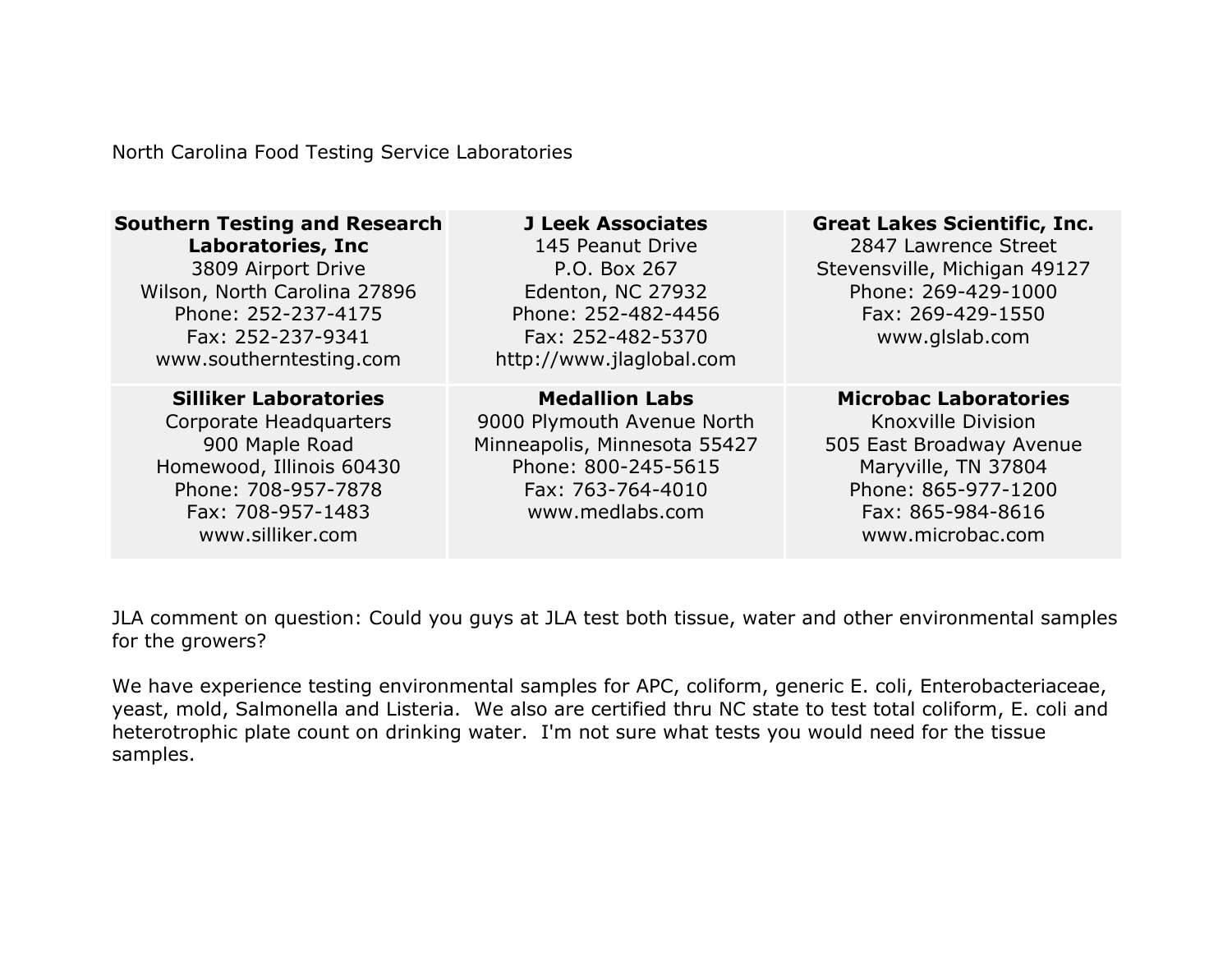| <b>Independent Food Testing Laboratories</b>  |                                 |                                      |  |  |
|-----------------------------------------------|---------------------------------|--------------------------------------|--|--|
| <b>Name of Laboratory</b>                     | <b>Contact information</b>      | <b>Summary of Microbiology and</b>   |  |  |
|                                               |                                 | <b>Analytical Chemistry Services</b> |  |  |
| <b>ABC Research Corporation</b>               | 3437 SW 24th Ave                | Full microbiology (routine testing,  |  |  |
| (American Bacteriological &                   | Gainesville, FL 32607           | pathogen analysis, spoilage          |  |  |
| Chemical Research                             | 352-372-0436                    | analysis) and analytic chemistry     |  |  |
| Corporation)                                  | Fax: 352-378-6483               | capabilities; ISO 17025-accredited   |  |  |
| Analytical Food Laboratories 865 Greenview Dr |                                 | Microbiological, chemical,           |  |  |
|                                               | Grand Prairie, TX 75050-2439    | nutritional, and physical analyses;  |  |  |
|                                               | 972-336-0336                    | product analysis and development,    |  |  |
|                                               | 800-242-6494                    | trouble-shooting, quality assurance, |  |  |
|                                               | Fax: 972-623-0055               | and compliance issues                |  |  |
| Central Analytical                            | 2315 N Causeway Blvd, Suite 150 | Chemical and microbiological         |  |  |
| Laboratories Inc                              | Metairie, LA 70001              | analyses of food and agricultural    |  |  |
|                                               | 504-297-3400                    | commodities; analyses of imported    |  |  |
|                                               | Fax: 504-297-3410               | products (aflatoxins, pesticide      |  |  |
|                                               |                                 | residues, heavy metals)              |  |  |
| <b>Environmental Systems</b>                  | 218 N Main St                   | Listeria and Salmonella              |  |  |
| Service                                       | Culpeper, VA 22701              | environmental swab programs for      |  |  |
|                                               |                                 | food, poultry, seafood, and dairy    |  |  |
|                                               |                                 | industry; certified testing for the  |  |  |
|                                               | 3917 Westpoint Blvd, Suite E    | Interstate Milk Shippers program;    |  |  |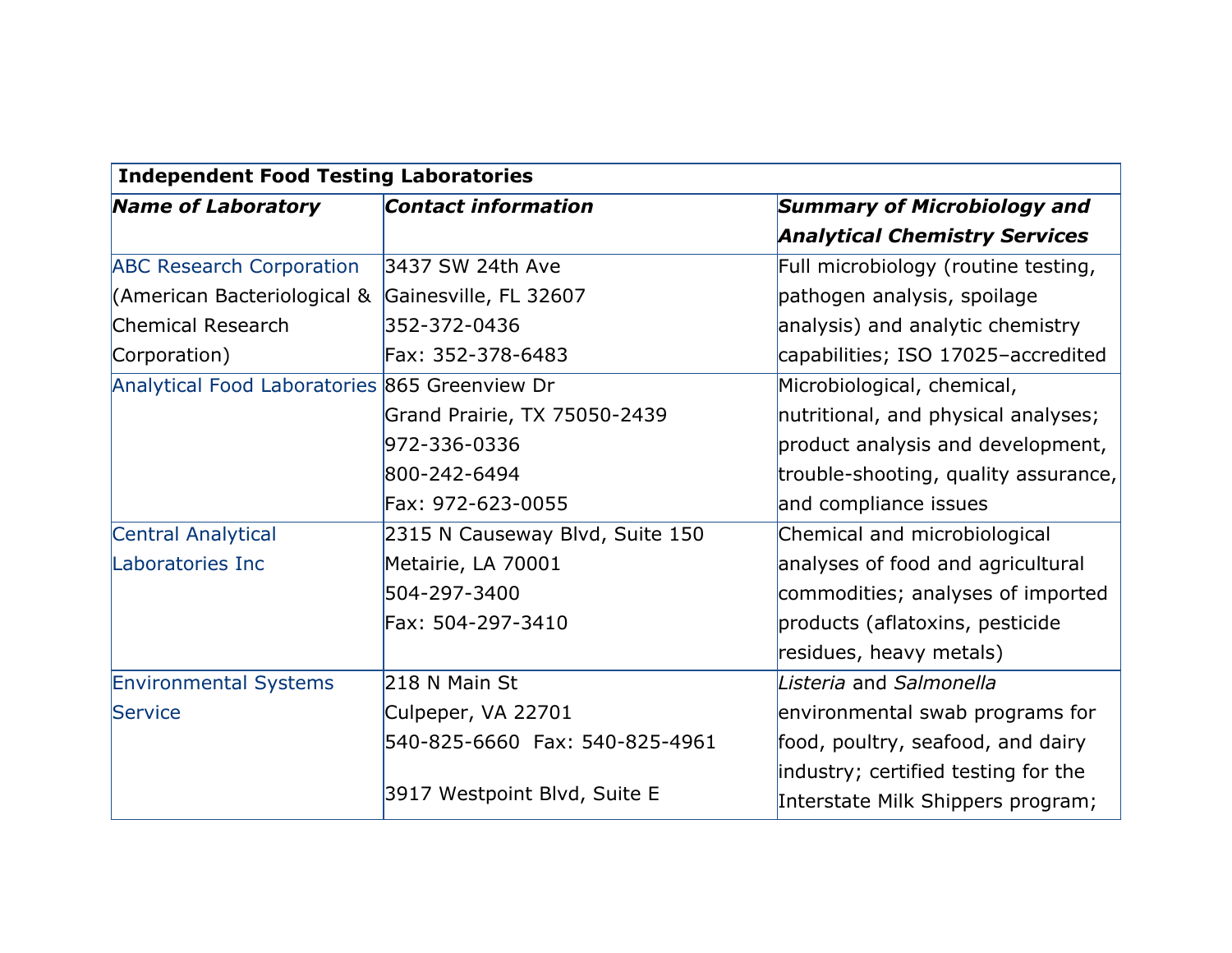|                            | Winston-Salem, NC 27103                  | chemical and bacteriological         |
|----------------------------|------------------------------------------|--------------------------------------|
|                            |                                          | analyses on water and wastewater;    |
|                            |                                          | aflatoxin screening                  |
| Great Lakes Scientific Inc | 2847 Lawrence St                         | Microbiological and chemical         |
|                            | Stevensville, MI 49127                   | analyses for food manufacturers      |
|                            | 269-429-1000                             | and processors                       |
|                            | Fax: 269-429-1550                        |                                      |
| JLA Global (J. Leek        | 145 Peanut Drive                         | Microbiological and chemical         |
| Associates)                | P.O. Box 267                             | analyses for food manufacturers      |
|                            | Edenton, NC 27932<br>Phone: 252-482-4456 | and processors                       |
|                            | Fax: 252-482-5370                        |                                      |
| Microbac                   | Corporate headquarters:                  | Microbiological testing, chemistry,  |
|                            | Franklin Corporate Center                | field services, sanitation programs, |
|                            | Suite $#350$                             | consulting                           |
|                            | 2000 Corporate Dr                        |                                      |
|                            | Wexford, PA 15090-7605                   |                                      |
|                            | 724-934-5030                             |                                      |
|                            | Fax: 724-934-5088                        |                                      |
|                            | Food testing labs in FL, IN, KY, NC, PA, |                                      |
|                            | SC                                       |                                      |
| National Food Laboratory   | 6363 Clark Ave                           | Food chemistry and microbiology      |
| Inc                        | Dublin, CA 94568-3097                    | services for manufacturers and       |
|                            | 925-828-1440                             | processors of food, food             |